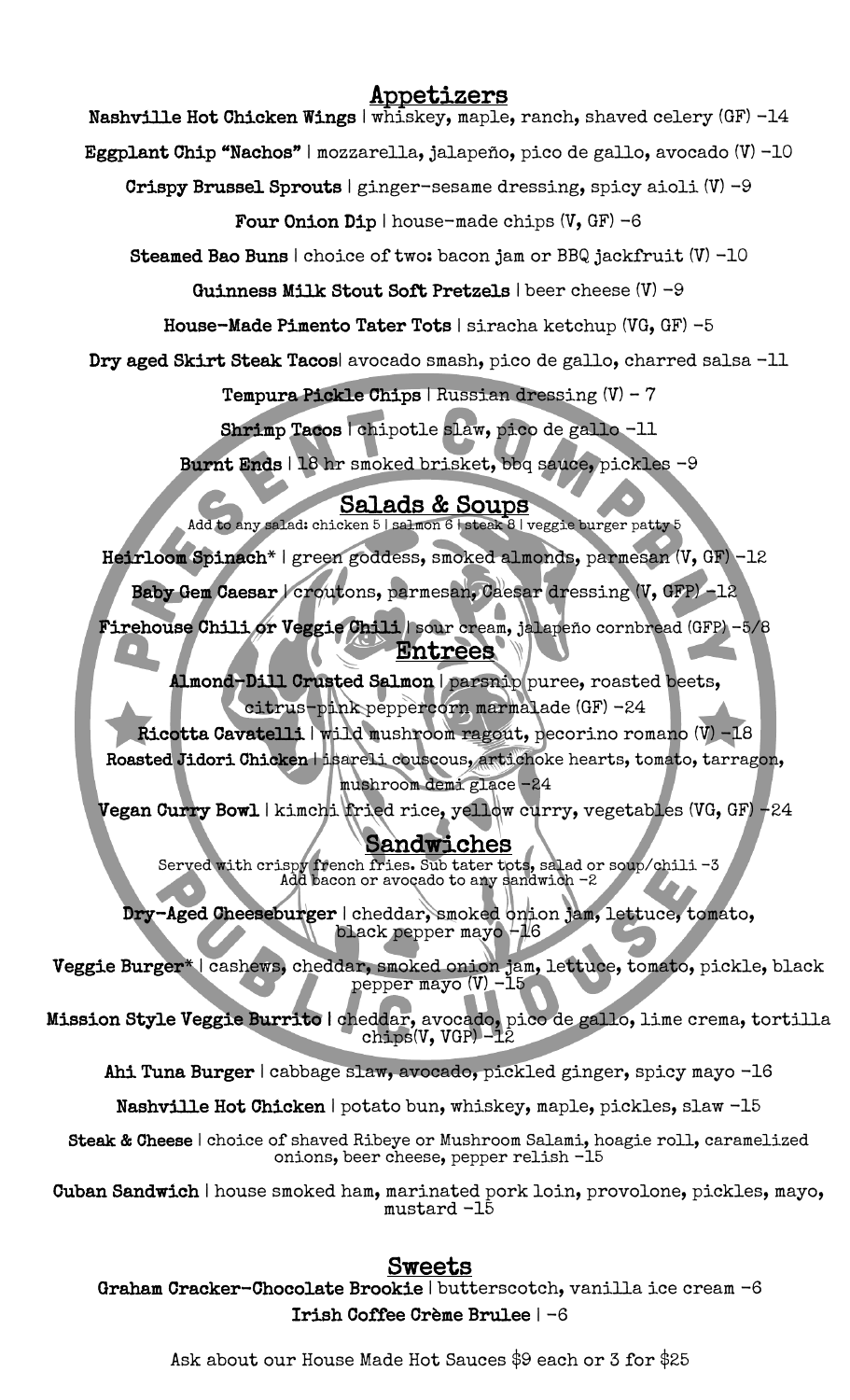# Present Company Public House Draft Beer List

| <u>I I ebeiit oombaily I dolle Hodbe di git deel mibr</u>                                                                       |                                   |                                                           |                    |
|---------------------------------------------------------------------------------------------------------------------------------|-----------------------------------|-----------------------------------------------------------|--------------------|
| Brewery<br>Name                                                                                                                 | Origin                            | <b>ABV</b>                                                | Price              |
| Atlas Bullpen Pils                                                                                                              | Washington, DC                    | 4.8%                                                      | \$7.5              |
| Pilsner-Alight crisp and refreshing pilsner just in time to celebrate the opening of baseball season.                           |                                   |                                                           |                    |
| RAR Groove City                                                                                                                 | Cambridge, MD                     | 5.4%                                                      | \$7.5              |
| Hefeweizen -Hazy, unfiltered wheat beer with a slight sweetness and notes of banana and clove on the                            |                                   |                                                           |                    |
| finish.                                                                                                                         |                                   |                                                           |                    |
|                                                                                                                                 |                                   |                                                           |                    |
| Down East Original Blend                                                                                                        | Boston, MA                        | 5.1%                                                      | \$7.5              |
| Hard Cider-Unfiltered craft cider that uses culinary apples like Red Delicious,                                                 |                                   |                                                           |                    |
| Yellow Delicious, and McIntosh. Crisp and juicy. (GF)                                                                           |                                   |                                                           |                    |
| <b>Denizens</b> Georgia Ave Sour Peach Gose                                                                                     | Washington, $DC$ 4.5%             |                                                           | \$8                |
| Gose-A traditional Berliner Weiss with clean sour notes, balanced by doughy wheat and subtle peach.                             |                                   |                                                           |                    |
|                                                                                                                                 |                                   |                                                           |                    |
| <b>Boulevard</b> Tank 7                                                                                                         | Kansas City, MO 8.5%              |                                                           | \$8                |
| Saison -Begins with a surge of fruity aromatics and grapefruit hoppy notes. Offers a complex ale that                           |                                   |                                                           |                    |
| tapers into a peppery dry finish.                                                                                               |                                   |                                                           |                    |
|                                                                                                                                 |                                   |                                                           |                    |
| Old Bust Head Vixen Irish Red Ale                                                                                               | $\blacksquare$ Vint Hill, VA 5.4% |                                                           | \$8                |
| Red Ale-Medium bodied with a clean finish. Sweet caramel notes on the front followed by roasted malt.                           |                                   |                                                           |                    |
| Breckenridge Vanilla Porter                                                                                                     | Breckenridge, CO 5.4%             |                                                           | \$7.5              |
| Porter-Brewed with chocolate and dark roasted malts for a flavorful beer with a hint of vanilla.                                |                                   |                                                           |                    |
|                                                                                                                                 |                                   |                                                           |                    |
| Von Trapp Dunkel                                                                                                                | 5.7%<br>Stowe, VT                 | \$7.5                                                     |                    |
| Dark Lager- Creamy Dark lager with aromas of toffee and bitter munich malt.                                                     |                                   |                                                           |                    |
|                                                                                                                                 |                                   |                                                           |                    |
| Oskar Blues Dale's Pale Ale                                                                                                     | Longmont, CO                      | 6.5%                                                      | \$7.5              |
| American Pale Ale - Light in color, delivering a hoppy nose. Pale malts and citrusy floral hops                                 |                                   |                                                           |                    |
| provides a balanced and assertive pale ale.                                                                                     |                                   |                                                           |                    |
| <b>Sloop Brewing Juice Bomb</b>                                                                                                 | E. Fishkill, NY                   | 6.5%                                                      | \$7.5              |
| Hazy IPA - Outstanding new unfiltered brew, bursting with citrus flavor that's balanced                                         |                                   |                                                           |                    |
| with a touch of bitterness on the finish.                                                                                       |                                   |                                                           |                    |
|                                                                                                                                 |                                   |                                                           |                    |
| <b>Southern Tier IPA</b>                                                                                                        | Lakewood, NY                      |                                                           | \$7.5              |
| IPA-Citrus and Pine hops are balanced with a subtle caramel sweetness creating a classic American IPA.                          |                                   |                                                           |                    |
|                                                                                                                                 |                                   |                                                           |                    |
| Left Hand Milk Stout<br>Nitro Oatmeal Stout- A rich chocolatey oatmeal stout with slight notes of coffee.                       | Longmont, CO                      | 6%                                                        | \$8                |
|                                                                                                                                 |                                   |                                                           |                    |
| Draft COMBO: Southern Tier Draft & a Shot of Dickel Rye-\$11                                                                    |                                   |                                                           |                    |
|                                                                                                                                 |                                   |                                                           |                    |
| <b>Craft Bottles &amp; Cans</b>                                                                                                 |                                   |                                                           |                    |
|                                                                                                                                 |                                   |                                                           |                    |
| Light & Crisp<br>Malty/Lager                                                                                                    |                                   |                                                           | Pale Ales          |
| Hofbrauhaus $00\bar{5}$ . 1 % \$7<br>New Belgium Fat Tire 5.2% \$7<br>Abita Pecan Harvest Ale 5.0% \$7<br>Rothaus Pils 5.1% \$8 |                                   | Cigar City Guayaberra 5.5% \$7<br>Sweetwater 420 5.7% \$7 |                    |
| Great Lakes Dortmunder 5.8% \$7                                                                                                 |                                   |                                                           |                    |
|                                                                                                                                 |                                   |                                                           |                    |
|                                                                                                                                 |                                   |                                                           |                    |
| Sour<br>Wheat                                                                                                                   |                                   |                                                           | <b>IPAs</b>        |
| Maui Pineapple Mana 5.5% \$7<br>Union Old Pro Gose 4.2% \$7                                                                     |                                   | Maui Big Swell 6.8% \$8<br>Bell's Two Hearted 16oz 7% \$8 |                    |
| DC Brau El Hefe 5.2% \$7<br>Two Roads Passion 16oz \$10                                                                         |                                   |                                                           |                    |
|                                                                                                                                 |                                   | <b>C.A.</b> Life Clouds 16oz 6.1% \$10                    |                    |
|                                                                                                                                 |                                   |                                                           |                    |
|                                                                                                                                 |                                   |                                                           |                    |
|                                                                                                                                 |                                   |                                                           |                    |
| Dark and/or Roasty<br><u>Belgian</u>                                                                                            |                                   |                                                           | <u>Double IPAs</u> |

Deschutes BB Porter 5.2% \$7 Left Hand PB Milk stout 6.7% \$7.5

New Belgium Tripel 8.5% \$7<br>Unibroue La Fin du Monde 9%

**Double IPAs**<br>**Oliver** BMORE Hazy 8% \$8 Six Point Resin 9.1% \$9 Bell's Hopslam 10% \$10 Firestone Mind Haze 8.3% \$9

Hard Cider Anxo Happy Trees 6.9% \$8 Aval Artisinal cidre 6% \$8<br>Graft Birds of Paradise 6.9% \$8

Spiked Seltzer Truly Kiwi 5% \$7 Topo Chico Variety 4.7 \$7 Boulevard Cherry Blossom 4% \$7 Fruity<br>Seadog Blueberry Wheat 4.6% \$7<br>Schofferhoffer 16oz 2.5% \$7

Suds<br>High Life-5 Miller Lite-5 Peroni-5 Bitburger (NA)-5 Guinness Tall-8 Blue Moon-7 Narragansett Lager Tall–5 Omission Pale Ale (GF)-5 Athletic Brewing Hazy IPA (NA) 7